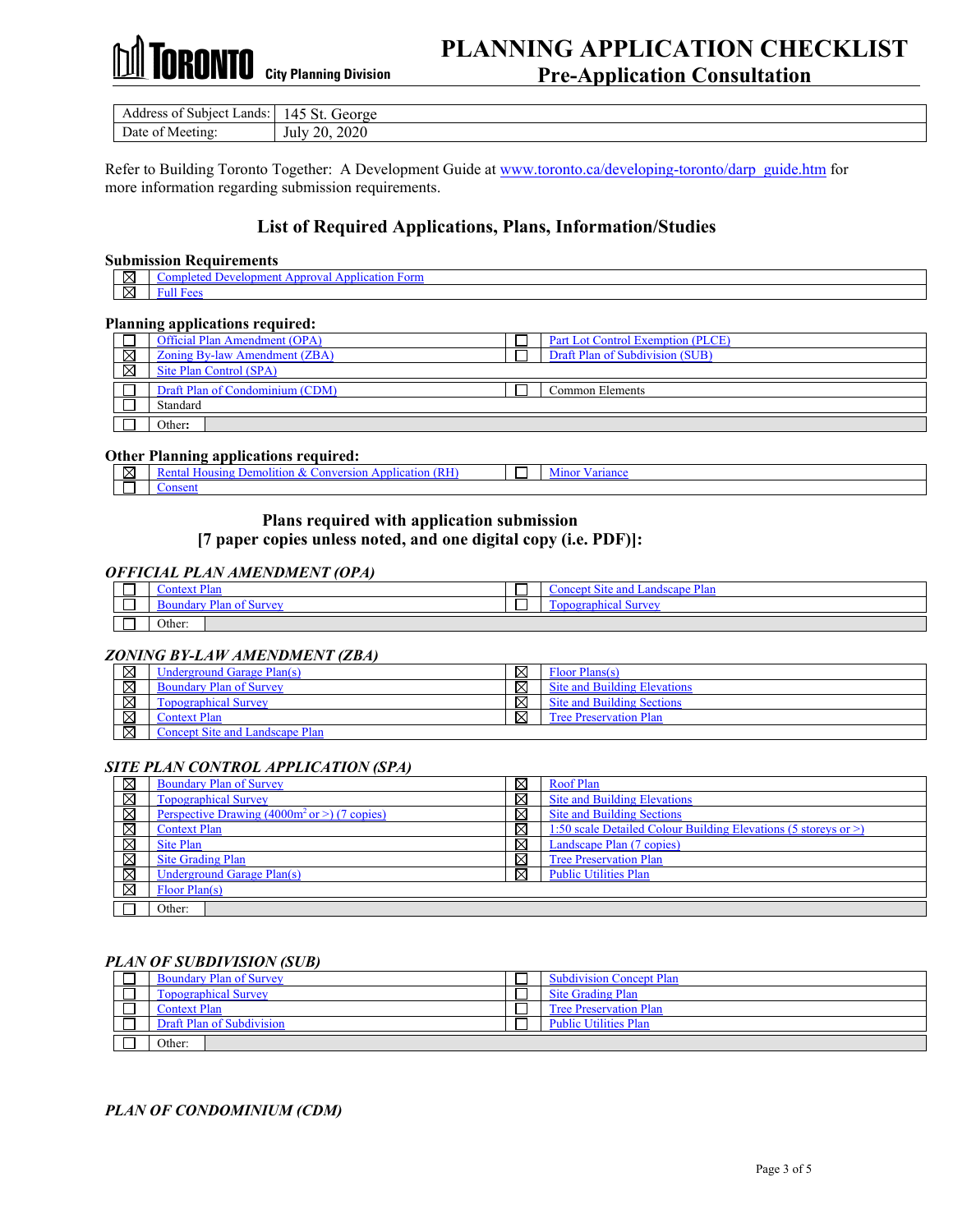| __ | $\mathbf{r}$ $\mathbf{r}$ | _ | . .<br>nn.<br>d∩n<br>$\cdots$ |
|----|---------------------------|---|-------------------------------|
|    | اممنه<br>—                |   |                               |
| __ | Other:                    |   |                               |

#### *PART LOT CONTROL EXEMPTION APPLICATION (PLC)*

| 'Α₹<br>. slift"<br>. |
|----------------------|
|                      |
| Other:               |

#### **Information/Studies required with application submission [2 paper copies unless noted and 1 digital copy (i.e. PDF)]:**

#### **City Planning**

| ⊠ | Draft Zoning By-law Amendment (text and schedule)(ZBA only)  |   | Draft Official Plan Amendment (text and schedule) (OPA only)     |
|---|--------------------------------------------------------------|---|------------------------------------------------------------------|
| ⊠ | <b>Physical or Computer Generated Building Mass Model</b>    | ⊠ | Planning Rationale (OPA, ZBA, SUB, CDM only)                     |
|   | (OPA, ZBA, SPA only)                                         |   |                                                                  |
|   | Community Services and Facilities Study (OPA, ZBA, SUB only) | ⊠ | Pedestrian Level Wind Study (ZBA, SPA only)                      |
|   | Architectural Control Guidelines (ZBA, SUB, SPA only)        |   | Avenue Segment Review Study (OPA, ZBA only)                      |
| ⊠ | Housing Issues Report (OPA, ZBA, CDM only)                   | ⊠ | Sun/Shadow Study (ZBA, SPA only)                                 |
|   | Natural Heritage Impact Study (OPA, ZBA, SUB, SPA only)      |   | Urban Design Guidelines (ZBA, SUB, SPA only)                     |
| ⊠ | Green Development Standards Checklist (ZBA, SUB, CDM, SPA    | ⊠ | Accessibility Design Standards Checklist (SUB,CDM, SPA only)     |
|   | only)                                                        |   |                                                                  |
| ⊠ | Noise Impact Study (ZBA, SUB, SPA only)                      | ⊠ | Vibration Study (ZBA, SUB, SPA only)                             |
|   | Archaeological Assessment (OPA, ZBA, SUB, SPA only)          |   | Heritage Impact Statement (Conservation Strategy) (ZBA, SUB, SPA |
|   |                                                              |   | only)                                                            |
| ⊠ | Public Consultation Plan (OPA, ZBA, SUB only)                | ⊠ | Energy Strategy (OPA, ZBA, SUB only)                             |
| ⊠ | Energy Efficiency Report (SPA only)                          |   |                                                                  |

#### **Engineering & Technical Services**

|   | oading Study (ZBA, SPA only)                                              | ⊠ | Stormwater Management Report (ZBA, SUB, CDM, SPA only) |
|---|---------------------------------------------------------------------------|---|--------------------------------------------------------|
|   | Parking Study (ZBA,CDM, SPA only)                                         |   | Environmental Impact Study (OPA,ZBA,SUB,SPA only)      |
| ⊠ | Traffic Operations Assessment (ZBA, SUB, SPA only)                        |   | Contaminated Site Assessment (OPA,ZBA,SUB,SPA only)    |
| ⊠ | <b>Transportation Impact Study (OPA,ZBA,SUB,SPA only)</b>                 | ⊠ | Servicing Report (ZBA, SUB, CDM, SPA only)             |
| ⊠ | <b>Study/Hydrogeological Review (ZBA, SUB, SPA only)</b><br>Feotechnical: |   |                                                        |

#### **Urban Forestry Services**

Arborist/Tree Preservation Report and/or Declaration (ZBA, SUB, CDM, SPA only)

#### **Additional Information Requested**

#### **Health**

[Electromagnetic Field \(EMF\) Management Plan \(OPA,ZBA,SUB only\)](http://www.toronto.ca/developing-toronto/pdf/emf.pdf)

#### **City Planning**

 $\overline{\boxtimes}$  [Energy Efficiency Report \(SPA only\)](http://www.toronto.ca/developing-toronto/pdf/energy.pdf)

#### **Guidelines and Advisory Comments**

# Guidelines<br>  $\boxtimes$  City<br>  $\boxtimes$  Dist<br>  $\boxtimes$  Bird<br>  $\boxtimes$  Bev<br>  $\boxtimes$  Dev<br>
Torc

- [City of Toronto Urban Design Guidelines](http://www.toronto.ca/planning/studies.htm#guidelines)
- [District/Area based Urban Design Guidelines](http://www.toronto.ca/planning/urbdesign/tableofcontents.htm)
- **[Bird Friendly Guidelines](http://www.toronto.ca/lightsout/guidelines.htm)**
- [Green Roof By-law \(SPA only\)](http://www.toronto.ca/greenroofs/overview.htm) [Development Infrastructure Policy and Standards \(DIPS\)](http://www.toronto.ca/wes/techservices/involved/transportation/future_streets/index.htm)
- [Toronto Green Standards \(ZBA,SUB,SPA only\)](http://www.toronto.ca/planning/environment/greendevelopment.htm#standards)
- $\Box$ Other: Tall Building Guidelines, Growing Up

Pet Friendly